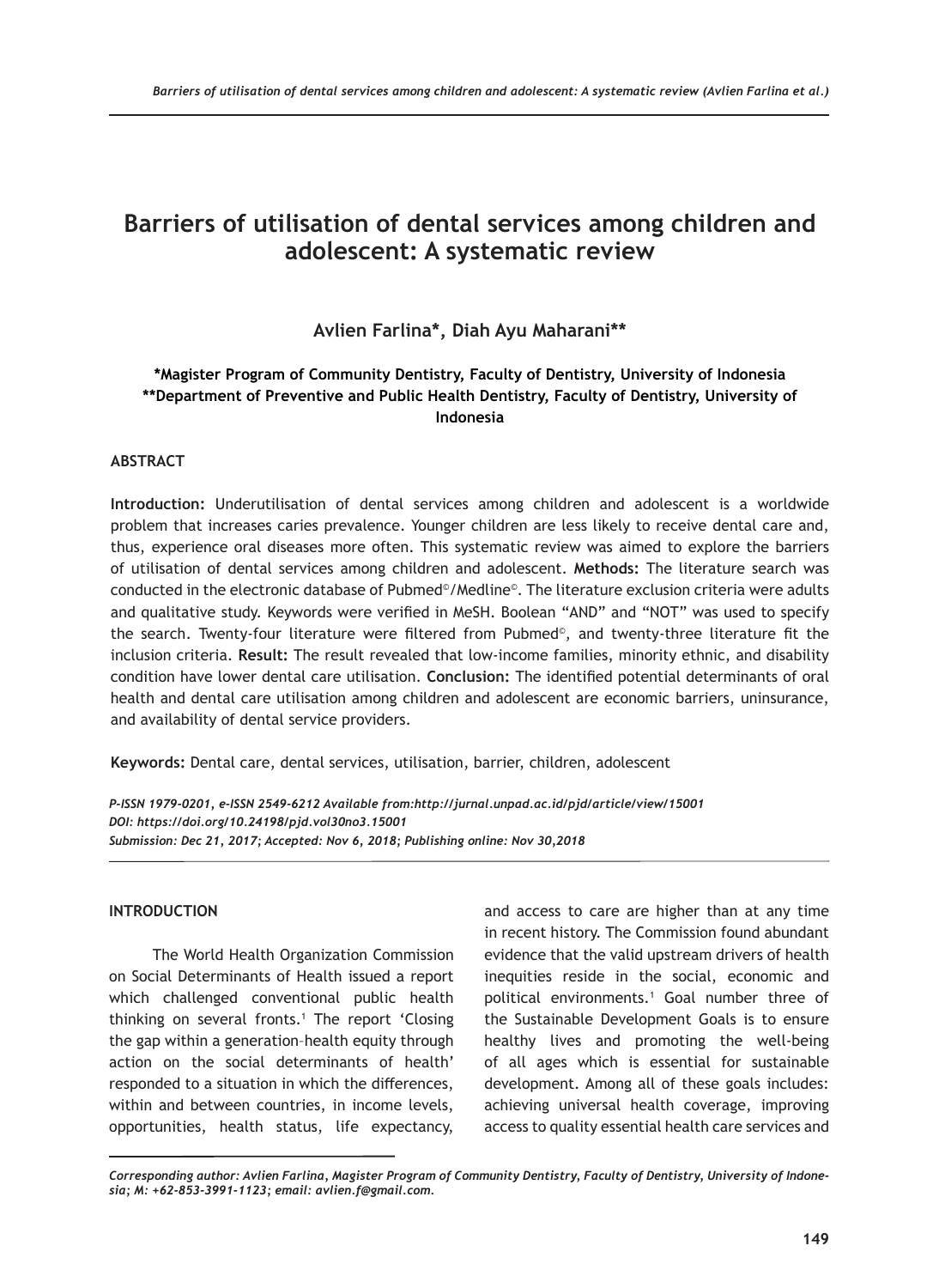access to safe, effective, quality and affordable essential medicines and vaccines for all.<sup>2</sup>

Research on children aged 5-1 years in the US showed that only 53.6% of children who receive preventive dental treatment which is low compared to 94.7% of children receive medical prevention.<sup>3</sup> Not many trends changes in racial/ ethnic disparities in medical and oral health access to care, and use of services in US children between 2003-2007.<sup>4</sup> There were very few research on dental care utilisation in children in the Asia region, especially in Southeast Asia. The majority of the research we found is about dental care utilisation in adults. Research status of oral health in children in Vietnam shows that primary caries experience was associated with fluoride level in drinking water, age, gender, residential status, and geographical location. Permanent caries was also associated with dental visiting and parental education.5 This is important for us to study obstacles dental care utilisation in children, to get input to improve dental care utilisation in children in our country. Therefore, there is a need to review comprehensively barriers to the utility of health services, including dental services to assist in the identification of the problem. This review was aimed to explore the barriers to utilisation of dental services among children and adolescent.

### **METHODS**

This review is seeking to answer the question "What are the barriers to dental services utilisation among children and adolescents?". MeSH was used to obtain appropriate terms for the keywords. Furthermore, after key search terms were identified, boolean search string was developed. The final combination of keywords and boolean were "dental care AND utilisation AND barriers AND child NOT qualitative research NOT adult". Pub Med was the database used in this review.

Inclusion and exclusion criteria were developed and are outlined in Table 1.



**Figure 1. Flowchart of literature search and selection**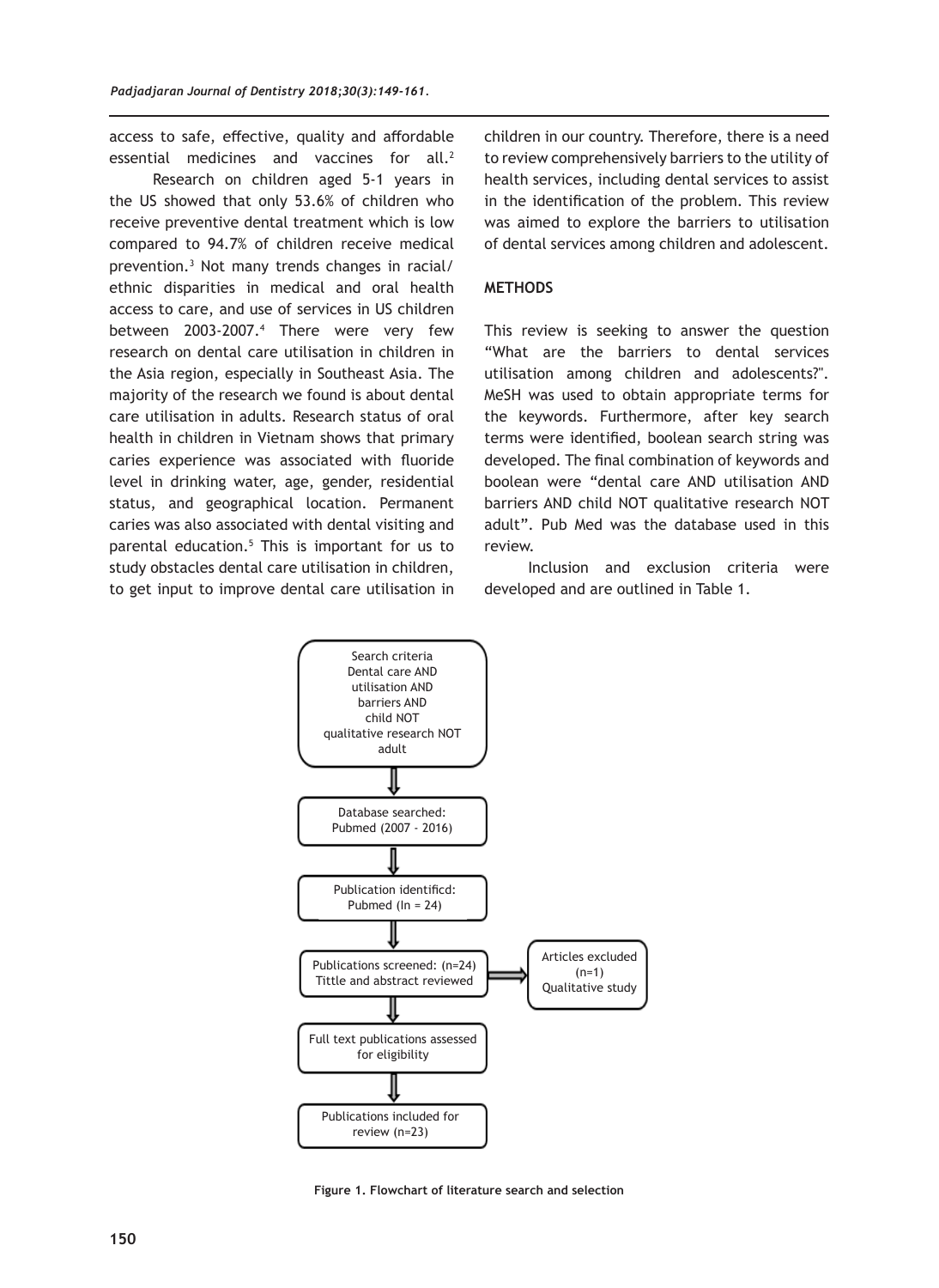| Criteria                      | Inclusion                                                                                 | <b>Exclusion</b>                                                              |
|-------------------------------|-------------------------------------------------------------------------------------------|-------------------------------------------------------------------------------|
| Period                        | From September 2007 - September 2016                                                      | Any study outside the dates                                                   |
| Language                      | English                                                                                   | Non-English                                                                   |
| Type of article               | Original article                                                                          | Any publications that were not original<br>research, and qualitative research |
| <b>Study Focus</b>            | Barriers to utilisation dental services among<br>children and adolescent in any condition | Adult sample                                                                  |
| Geographical area of interest | All International studies including those with<br>specific cultural groups                | Nil                                                                           |

#### **Table 1. Inclusion and exclusion criteria**

### **RESULT**

Our literature search identified 24 publications, and we screened these publications according to our inclusion and exclusion criteria (Figure 1). Finally, only 23 publications fit the inclusion criteria, seven publications discussed barriers to receiving dental services among low-income and homeless children, five publications discussed barriers among children with special needs, four publications discussed barriers among immigrant and minority, two publications discussed barriers among children at military area, one publication discussed barriers to receiving preventive dental services, one publication discussed the utilisation of orthodontic services, and one publication discussed a programme to overcome economic barriers.

Most of these studies were conducted in the United States, while others in Canada, UK, Spain, and India. Seventeen studies using the cross-sectional method, two community trial, two cohort study and two literature review article. Research subjects are the parents, caregivers, and children in the age range 0-19 years using a questionnaire and secondary data analysis. Table 2 describes the studies related to this review.

Disparities in the use of dental care have been widely reported in dentistry literature. Younger children and elders, recent immigrants, poor and near-poor people and racial and ethnic minorities are less likely to receive dental care and, thus, experience dental diseases more often. A survey was administered to Spanish parents/ guardians, who were immigrants, of the patient who received preventive dental services in Arizona, indicate that the cost is more important than both convenience of appointment time and distance travelled.<sup>6</sup> In larger scale study by the United States nationally panel survey data analysis, suggest that language barriers have a lower impact on dental care utilisation compared to parental education.<sup>7</sup>

A study in Madrid, Spain, found children of immigrant and low educations parents seldom use dental health services and have a higher risk of suffering from dental caries.<sup>8</sup> Study of racial/ ethnic found disparities in medical and oral health status among 5 ethnics US children: Latino, African-American, Asian/Pacific Islander, Native American and multiracial. Disparities for Latinos are uninsurance, problems getting speciality care, suboptimal health status and teeth condition. Among African Americans, asthma, behavior problems, skin allergies, speech problems, and unmet prescription needs; for Native Americans, hearing or vision problems, no usual source of care, emergency department visits, and unmet medical and dental needs; and for Asians or Pacific Islanders, problems getting specialty care and not seeing a doctor in the past year while Multiracial children also experienced many disparities.<sup>9</sup>

At low-income families population, a study in Alberta, Canada, underutilization dental care caused by no perceived need (50.7%), followed by perceived insufficient coverage (38.6%).<sup>10</sup> The significant barrier US low-income parents face in obtaining needed dental care for their children is a lack of financial resource. Other barriers include low numbers of dentists accepting Medicaid patients, long waiting periods for appointments, extensive travel time to appointments in rural areas, and lack of awareness about dental care needs.11

A study in U.S patients Medicaid members found all parents were aware of the Medicaid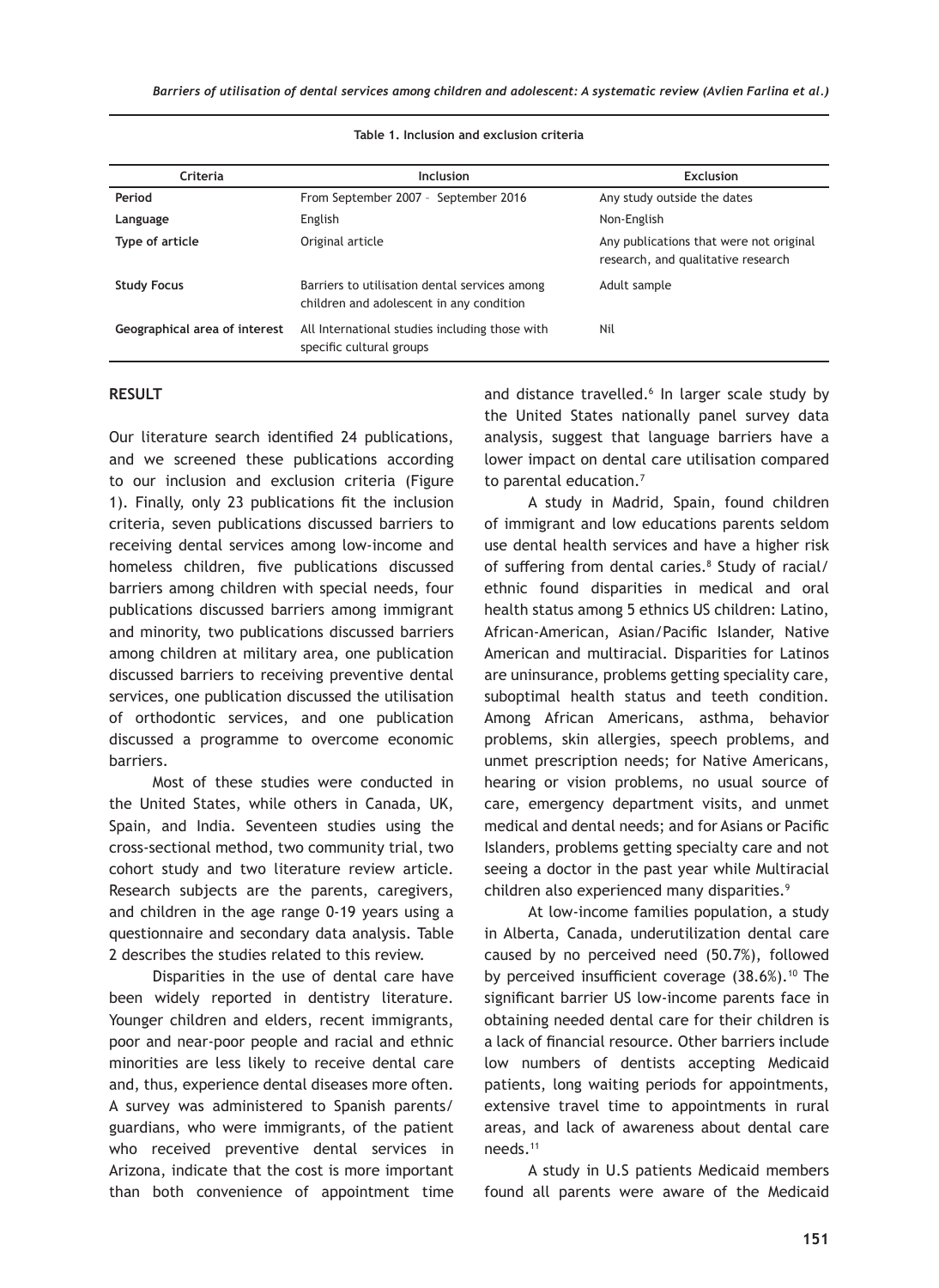| No.            | <b>Authors</b>                                                                           | Year | Title                                                                                                                                                          | Journal                                                                   | Aim                                                                                                                                                                                                                                                                                                                                          | <b>Observations</b>                                                        | $\mathsf{N}$ | Type of study   | <b>Outcome and Conclusion</b>                                                                                                                                                                                                                                                                                                                                                                                                                                                                                                      |
|----------------|------------------------------------------------------------------------------------------|------|----------------------------------------------------------------------------------------------------------------------------------------------------------------|---------------------------------------------------------------------------|----------------------------------------------------------------------------------------------------------------------------------------------------------------------------------------------------------------------------------------------------------------------------------------------------------------------------------------------|----------------------------------------------------------------------------|--------------|-----------------|------------------------------------------------------------------------------------------------------------------------------------------------------------------------------------------------------------------------------------------------------------------------------------------------------------------------------------------------------------------------------------------------------------------------------------------------------------------------------------------------------------------------------------|
| $\mathbf{1}$   | Crall JJ, Illum<br>J, Martinez A,<br>Pourat N.                                           | 2016 | An Innovative Project UCLA Center for<br>Breaks Down Barriers Health<br>to Oral Health Care<br>for Vulnerable Young<br>Children<br>in<br>Los<br>Angeles County | Policy<br>Research.                                                       | to improve oral health<br>care for young children<br>in 12 Federally Qualified<br>Health Center (FQHC)<br>clinic sites with co-<br>dental<br>located<br>and<br>primary care services<br>it's accessibility<br>and<br>in their service areas<br>throughout Los Angeles<br>County                                                              | children<br>ages 777<br>$0-5$ and<br>their<br>families                     |              | Cross-sectional | - The project indicated twofold increases in<br>delivery of both dia<br>- gnostics and treatment visits for young<br>children, and a threefold increase in<br>preventive services for young children during<br>the program.                                                                                                                                                                                                                                                                                                        |
| $\overline{2}$ | Sujlana<br>А,<br>Baweja D, Kaur<br>A, Kaur PP.                                           | 2016 | Barriers of<br>dental<br>care utilisation for<br>children<br>military and civilian and Preventive<br>areas.                                                    | Journal of the<br>Indian Society<br>living in of Pedodontic<br>Dentistry. | to assess whether easy children aged 5<br>access to dental care years from the<br>facilities<br>resulted in<br>oral health<br>improved<br>and increased utilisation<br>of dental services by<br>children.                                                                                                                                    | military<br>and<br>civilian areas                                          | 400          | Cross-sectional | - The percentage prevalence of children<br>affected by dental caries was observed to be<br>statistically higher in the civilian sector.<br>- Covariates significantly associated with<br>increased child's dental attendance were<br>identified as: High level of the mother's<br>education, regularity of dental visits by<br>the parents, the child's increased brushing<br>frequency, and past caries experience.<br>- Dental care utilisation is not solely access-<br>related, and other barriers need to be<br>investigated. |
| 3              | Chi DL, Momany 2016<br>ET, Mancl LA,<br>SD,<br>Lindgren<br>SH,<br>Zinner<br>Steinman KJ. |      | Dental<br>Children<br>for<br>With<br>Autism:<br>Longitudinal Analysis Medicine<br>of Iowa Medicaid's<br>I-Smile Program                                        | Homes American To<br>Journal<br>of<br>A Preventive                        | compared<br>dental<br>and preventive<br>home<br>dental utilisation rates<br>Medicaid-enrolled<br>for<br>children by ASD status status<br>and within three periods<br>(pre-implementation,<br>initial implementation,<br>maturation)<br>and<br>determined<br>I-Smile's<br>longitudinal influence on<br>ASD-related dental use<br>disparities. | children<br>aged<br>$3 - 17$<br>vears<br>identified each<br>child's<br>ASD | 30.059       | Cohort study    | - There were no significant differences in<br>dental home rates by ASD status during pre-<br>implementation, initial implementation, or<br>maturation.<br>- There were no significant differences<br>in preventive dental utilisation by ASD<br>status during pre-implementation or initial<br>implementation, but children with ASD were<br>significantly less likely to utilise preventive<br>care during maturation Longitudinal trends<br>in dental home, and preventive dental<br>utilisation rates were not significant      |

**Table 2. Selected publication related to barriers of dental utilisation for children and adolescent**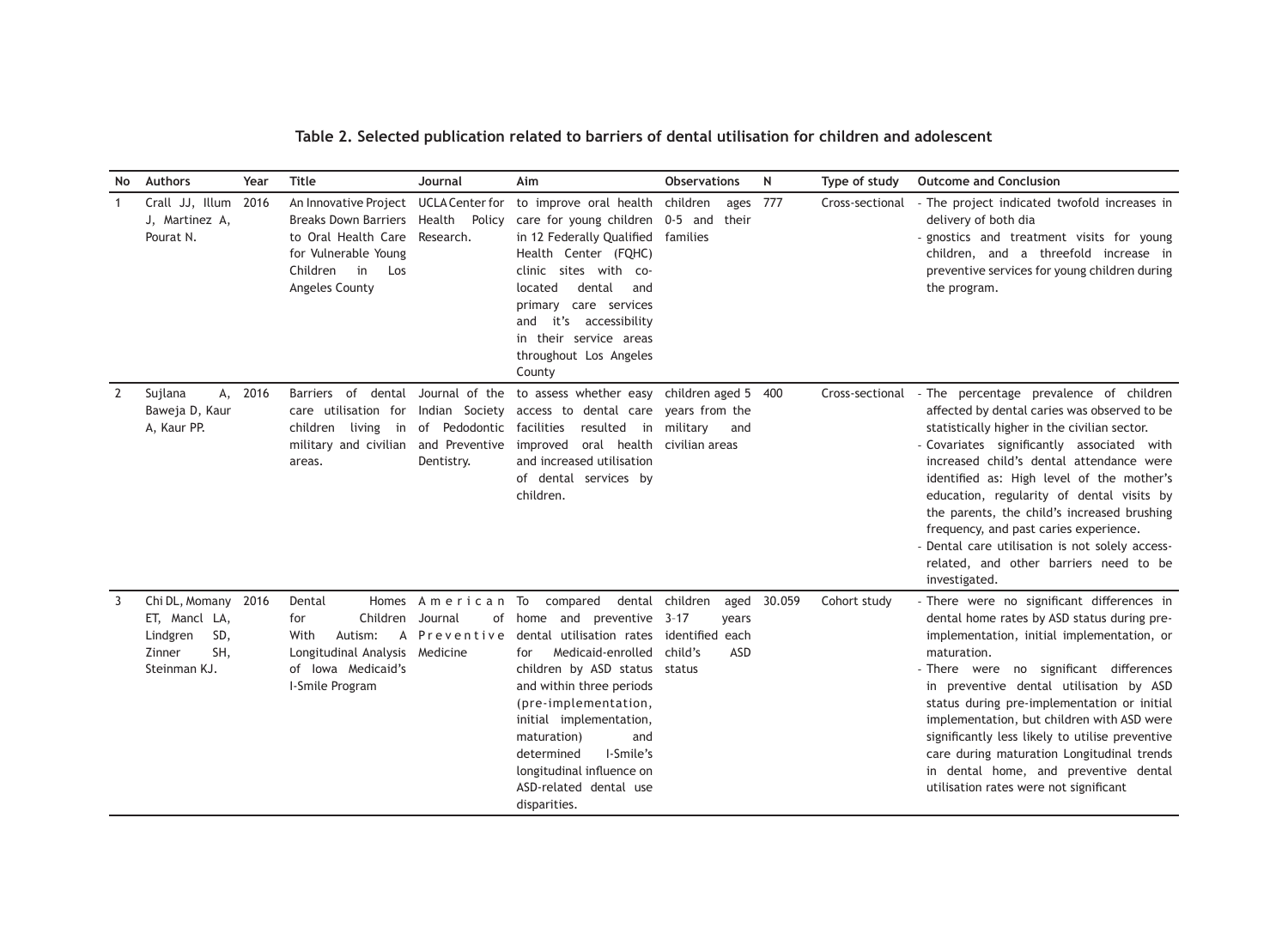| $\overline{4}$ | U. 2015<br>Janet<br>Schneiderman,<br>Kools,<br>Susan<br>Sonya Negriff,<br>Sharon Smith,<br>Penelope<br>and<br>K. Trickett | Differences in<br>Caregiver-Reported Nursing<br>Health<br>Problems Health<br>Health<br>Care<br>and<br>in Maltreated<br>Use<br>Adolescents and a<br>Comparison<br>Group<br>from the Same Urban<br>Environment | Research<br>in<br>and | To<br>compare<br>status and health care<br>use of maltreated youth caregiver<br>who had an open case reports<br>with child protective mistreated<br>services to comparison<br>youth living in the same<br>community                                                                               | health secondary 349<br>analysis<br>οf<br>for<br>and comparison<br>adolescents<br>age 10-15 years |              | Cross-sectional | health<br>problems<br>- More<br>mental<br>and<br>psychotropic medication use in mistreated<br>youth than in the comparison youth,<br>suggesting that mistreated youths' higher<br>rates of mental health problems could<br>not be attributed to the disadvantaged<br>environment.<br>- No differences in health insurance coverage,<br>maltreated youth received preventive<br>medical care more often than comparison<br>youth. For all youth, they are having<br>Medicaid improved their odds of receiving<br>preventive health and dental care.<br>- Acceptance of Medicaid by neighbourhood-<br>based and/or school-based services in low-<br>income communities may reduce barriers to<br>preventive care. |
|----------------|---------------------------------------------------------------------------------------------------------------------------|--------------------------------------------------------------------------------------------------------------------------------------------------------------------------------------------------------------|-----------------------|---------------------------------------------------------------------------------------------------------------------------------------------------------------------------------------------------------------------------------------------------------------------------------------------------|---------------------------------------------------------------------------------------------------|--------------|-----------------|-----------------------------------------------------------------------------------------------------------------------------------------------------------------------------------------------------------------------------------------------------------------------------------------------------------------------------------------------------------------------------------------------------------------------------------------------------------------------------------------------------------------------------------------------------------------------------------------------------------------------------------------------------------------------------------------------------------------|
| 5              | Amin MS, Perez 2014<br>A, Nyachhyon P                                                                                     | Barriers to utilisation<br>children among low- D e n t a l<br>income families in Association.<br>Alberta                                                                                                     | Journal               | of To explore reasons for Children<br>of dental services for C a n a d i a n the underuse of dental 1-19 years<br>services covered by a<br>government-funded<br>program in Alberta.                                                                                                               |                                                                                                   | age 1303     | Cross-sectional | - Low-income families underuse available<br>dental benefits for children.<br>- The perceived need seems to be the primary<br>determinant of use.<br>- Parental awareness about the coverage does<br>not seem to promote the use of preventive<br>measures for young children                                                                                                                                                                                                                                                                                                                                                                                                                                    |
| 6              | Gross-Panico 2012<br>ML, Freeman<br>WK 3rd                                                                                | Identifying barriers Journal<br>receiving<br>to<br>preventive<br>dental<br>services: expanding<br>access to preventive<br>dental<br>hygiene<br>services<br>through<br>affiliated practice                    | Dental Hygiene        | of The research questions parents / 34<br>ask if affiliated practice<br>utilisation<br>increases<br>preventive dental 0- 18 years of<br>of<br>services by underserved<br>and what the barriers<br>to receiving preventive<br>services<br>dental<br>are<br>their<br>level of<br>and<br>importance. | guardians<br>0f<br>patients from<br>age                                                           |              | Cross-sectional | The cost of preventive dental services is<br>more important to this population than<br>both convenience of appointment time and<br>distance travelled. As the cost increases for<br>preventive dental services, this population<br>will utilise preventive dental services less<br>frequently.                                                                                                                                                                                                                                                                                                                                                                                                                  |
| 7              | Chaffin<br>JG, 2013<br>Moss D, Martin<br>G, Leiendecker<br>T, Mascarenhas<br>AK.                                          | Children's utilisation Military<br>of the U.S military Medicine.<br>dental insurance                                                                                                                         |                       | to determine the dental<br>utilisation of children for<br>enrolled in a military enrolled in the<br>dental<br>insurance<br>program and to assess of<br>if utilisation differs by<br>socioeconomic status                                                                                          | Claims<br>children<br>Department<br>Defense<br><b>TRICARE Dental</b><br>Program                   | data 376.581 | Cross-sectional | - There was a difference in dental utilisation<br>based on the military rank of the sponsor's<br>Children of officers were 2.5 times, and<br>children of warrant officers were 1.6 times<br>more likely to have a dental visit than chil-<br>dren from enlisted families.                                                                                                                                                                                                                                                                                                                                                                                                                                       |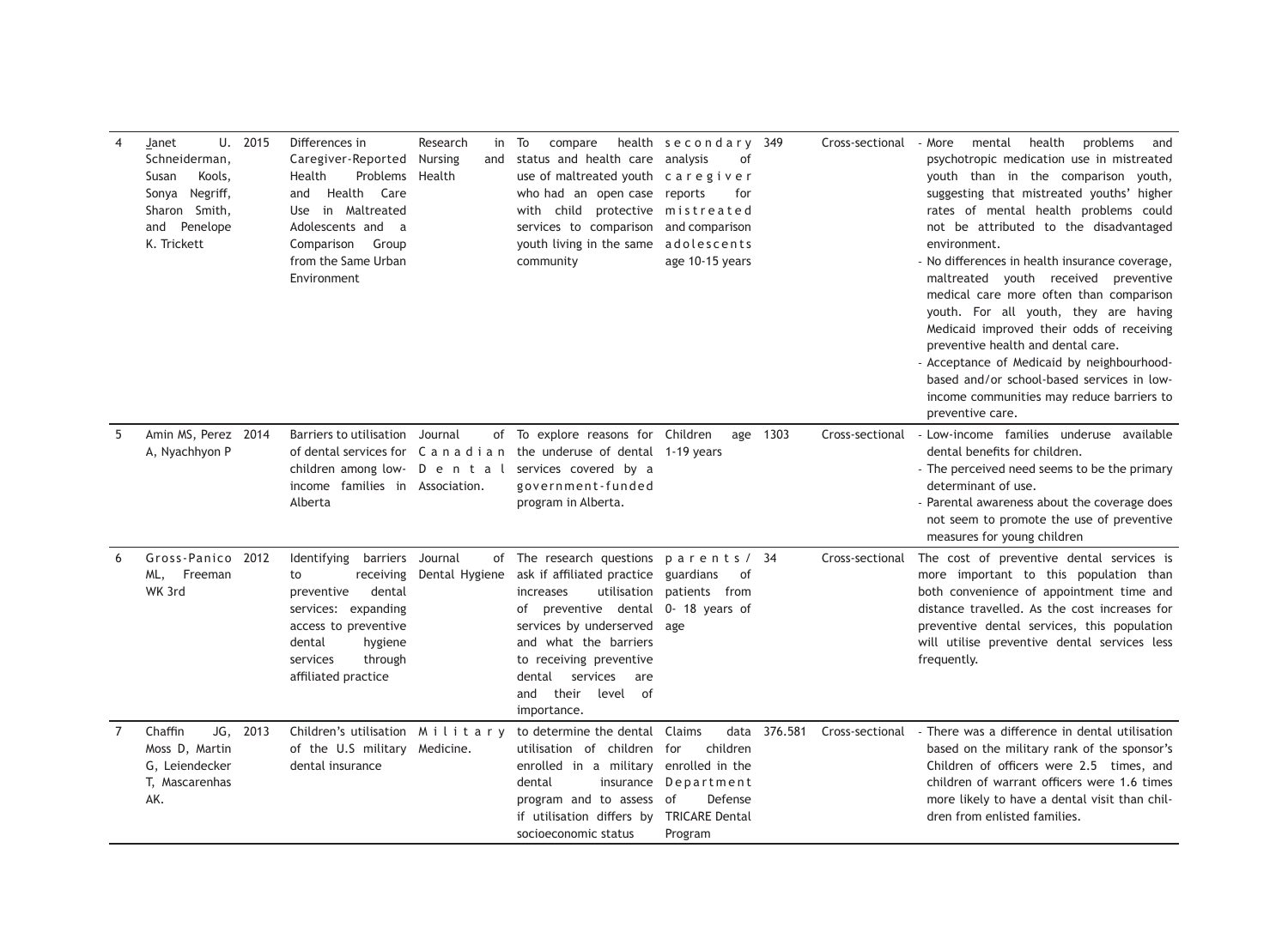|    |                                                                                                                    |                                                                                                                                                                |                                                                                                                                                                                                                                                                             |                                                                                                                           |                                             | - utilisation trends within the enlisted and<br>officer categories with higher utilisation<br>among more senior personnel.<br>- Socioeconomic status does play a role in dental<br>care-seeking behaviour of military families.                                                                                                                                                                                                                                                                                                                                                                                                                                  |
|----|--------------------------------------------------------------------------------------------------------------------|----------------------------------------------------------------------------------------------------------------------------------------------------------------|-----------------------------------------------------------------------------------------------------------------------------------------------------------------------------------------------------------------------------------------------------------------------------|---------------------------------------------------------------------------------------------------------------------------|---------------------------------------------|------------------------------------------------------------------------------------------------------------------------------------------------------------------------------------------------------------------------------------------------------------------------------------------------------------------------------------------------------------------------------------------------------------------------------------------------------------------------------------------------------------------------------------------------------------------------------------------------------------------------------------------------------------------|
| 8  | Dela Cruz A,<br>2012<br>Mueller<br>G,<br>P,<br>Milgrom<br>Coldwell SE.                                             | A community-based Journal<br>randomised trial of Dentistry of<br>mailings for<br>postcard<br>to increase dental<br>utilisation<br>among<br>low-income children | of to measure the impact children<br>postcard<br>mailings 4<br>Children<br>dental<br>on<br>(Chicago, III).<br>through a dental society families<br>program designed to<br>increase<br>access<br>to<br>dental care.                                                          | 2- 5807<br>year-olds<br>utilisation low-income                                                                            | Community<br>trial,<br>cross-<br>sectional. | Postcard mailings did not significantly increase<br>utilisation of preventive dental services. Oth-<br>er strategies to improve utilisation of preven-<br>tive oral health measures are needed                                                                                                                                                                                                                                                                                                                                                                                                                                                                   |
| 9  | SC, 2013<br>McKernan<br>RA,<br>Kuthy<br>ET,<br>Momany<br>McQuistan<br>MR,<br>Hanley<br>PF, Jones MP,<br>Damiano PC | Geographic Journal<br>accessibility<br>and<br>utilisation<br>Dentistry<br>of<br>orthodontic services<br>Medicaid<br>among<br>children<br>and<br>adolescents.   | To<br>of<br>describe<br>Public Health<br>of<br>Medicaid-funded<br>services<br>provided<br>orthodontists<br>in<br>by<br>lowa to children and<br>adolescents,<br>factors associated with during CY 2008-<br>utilisation, and describe 2010<br>geographic barriers to<br>care. | rates Medicaid-<br>enrolled<br>116,330<br>children<br>and<br>adolescents<br>who were ages<br>identify 6 to 18 years       | Retrospective<br>cohort                     | - Medicaid enrollees living in small towns<br>and rural areas were more likely to utilise<br>orthodontic services than those living in<br>urban areas.<br>- Children who had an oral evaluation by a<br>primary care provider in the year before<br>the study period were more likely to receive<br>orthodontic services.<br>- Service areas<br>with<br>lower population<br>density<br>greater<br>mean<br>travel<br>and<br>orthodontists<br>distance to<br>participating<br>had<br>higher<br>utilisation<br>rates<br>than<br>smaller, more densely populated areas.                                                                                              |
| 10 | M, 2013<br>Melbye<br>Huebner<br>CE, Chi DL,<br>Hinderberger<br>H, Milgrom P.                                       | first<br>A<br>look:<br>determinants<br>of<br>for<br>dental<br>care<br>in<br>children<br>foster<br>care                                                         | Special Care in<br>to identify<br>potential health<br>Dentistry<br>determinants of dental social services<br>care use and oral health<br>among children living in experienced<br>foster care.                                                                               | and 14<br>professionals<br>with<br>children<br>in foster care<br>families<br>and<br>western<br>in<br>Washington<br>State. | Qualitative,<br>cross-sectional             | The identified potential determinants of oral<br>health and dental use among children living in<br>foster care include:<br>1) linguistic and cultural barriers;<br>2) lack of dentists willing to accept chil-<br>dren's Medicaid dental insurance:<br>3) the lack of resources available to case-<br>workers (i.e., substantial caseload burden)<br>4) the lack of federal funding for specialised<br>dental care;<br>5) lack of systematic health record-keeping;<br>child transience, leading to the lack of a<br>6)<br>dental home;<br>7) foster parents' competing needs;<br>child behaviour problems<br>8)<br>9) lack of dental "buy in" from adolescents. |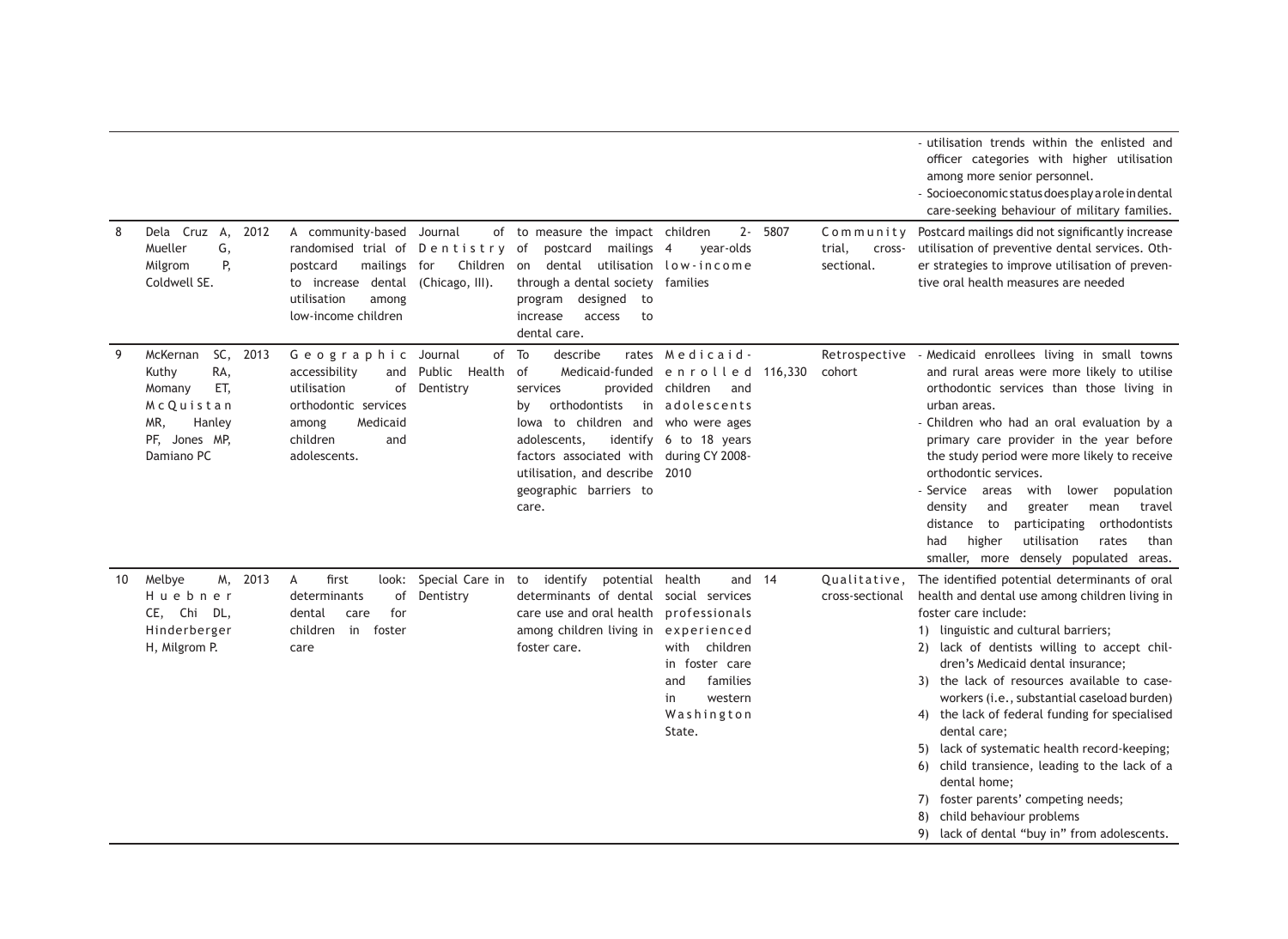| 11 | Stein LI, Polido 2012<br>JC, Najera SO,<br>Cermak SA.                                                                                         |      | Oral<br>care<br>experiences<br>and<br>challenges<br>in<br>children with autism<br>spectrum disorder                                       | Pediatric to<br>Dentistry                                                  | the<br>investigate<br>differences<br>between<br>children with<br>autism<br>disorders<br>spectrum<br>(ASD) and their typically<br>developing<br>peers in<br>relation to aspects of<br>oral care. | of<br>parents<br>ASD<br>children<br>typically<br>- or<br>developing 2-<br>to 18-year-olds | 396 | Cross-sectional                 | - Significantly more parents of ASD children<br>than parents of typically developing children<br>reported difficulty across almost all oral<br>care variables explored, including oral care<br>in the home, at the dentist, and access to<br>oral care.<br>- This study indicates that children with au-<br>tism spectrum disorders experience great-<br>er difficulties and barriers in caring in both<br>home and dental office settings than their<br>typically developing peers.             |
|----|-----------------------------------------------------------------------------------------------------------------------------------------------|------|-------------------------------------------------------------------------------------------------------------------------------------------|----------------------------------------------------------------------------|-------------------------------------------------------------------------------------------------------------------------------------------------------------------------------------------------|-------------------------------------------------------------------------------------------|-----|---------------------------------|--------------------------------------------------------------------------------------------------------------------------------------------------------------------------------------------------------------------------------------------------------------------------------------------------------------------------------------------------------------------------------------------------------------------------------------------------------------------------------------------------|
| 12 | Lee JY.                                                                                                                                       | 2012 | Access<br>to<br>dental<br>health<br>care<br>for<br>children<br>in<br>North<br>Carolina                                                    | North Carolina<br>Medical Journal                                          | To examines trends in children<br>oral health care access 0-18 years<br>in the nation, as well<br>as potential barriers,<br>and finally, methods to<br>increase access in North<br>Carolina     | ages -                                                                                    |     | article                         | - lower socioeconomic status, minority race<br>has also consistently been identified as an<br>independent risk factor for children to not<br>visit the dentist<br>- Other barriers include small numbers of<br>dentists accepting Medicaid patients, long<br>waiting periods for appointments, extensive<br>travel time to appointments in rural areas,<br>and lack of awareness about dental care<br>needs                                                                                      |
| 13 | Nash DA                                                                                                                                       | 2009 | Improving<br>access<br>to oral health care<br>children<br>by<br>for<br>expanding the dental<br>workforce to include<br>dental therapists. | Dental Clinic of<br>North America.                                         | Identifies<br>barriers -<br>access to care<br>for<br>children, describe the<br>use of dental therapists<br>and suggest a potential<br>economic advantage of<br>using a dental therapist         |                                                                                           |     | article                         | The basic care, primary preventive and re-<br>storative care for children provided by dental<br>therapists to be equivalent in quality to the<br>dentists and more economical.                                                                                                                                                                                                                                                                                                                   |
| 14 | Tapias-<br>Ledesma<br>MA,<br>PC,<br>Garrido<br>Peña<br>ME,<br>Y<br>Hernánez-<br>V,<br>Barrera<br>Miguel<br>de<br>Jiménez-<br>AG,<br>Garcia R. | 2011 | Use of dental care<br>and<br>of<br>caries<br>among<br>immigrant<br>and<br>Spanish-born<br>children                                        | Journal<br>of<br>prevalence Dentistry<br>for<br>Children<br>(Chicago, III) | To describe the use of $3-$ to 6-year-<br>dental services and the old immigrants<br>prevalence of dental children<br>caries in children living<br>in Madrid, Spain.                             | and<br>parents                                                                            | 960 | Descriptive,<br>cross-sectional | - Over the last year, approximately 59% of the<br>children had received dental care and 28%<br>suffered from caries.<br>- Being an immigrant and from a lower edu-<br>cation level typically results in less frequent<br>use of dental health services, and children<br>of immigrants have a higher risk of suffering<br>from dental caries. It is essential to investi-<br>gate the reasons why and introduce strate-<br>gies to reduce barriers to dental health ac-<br>cess among immigrants. |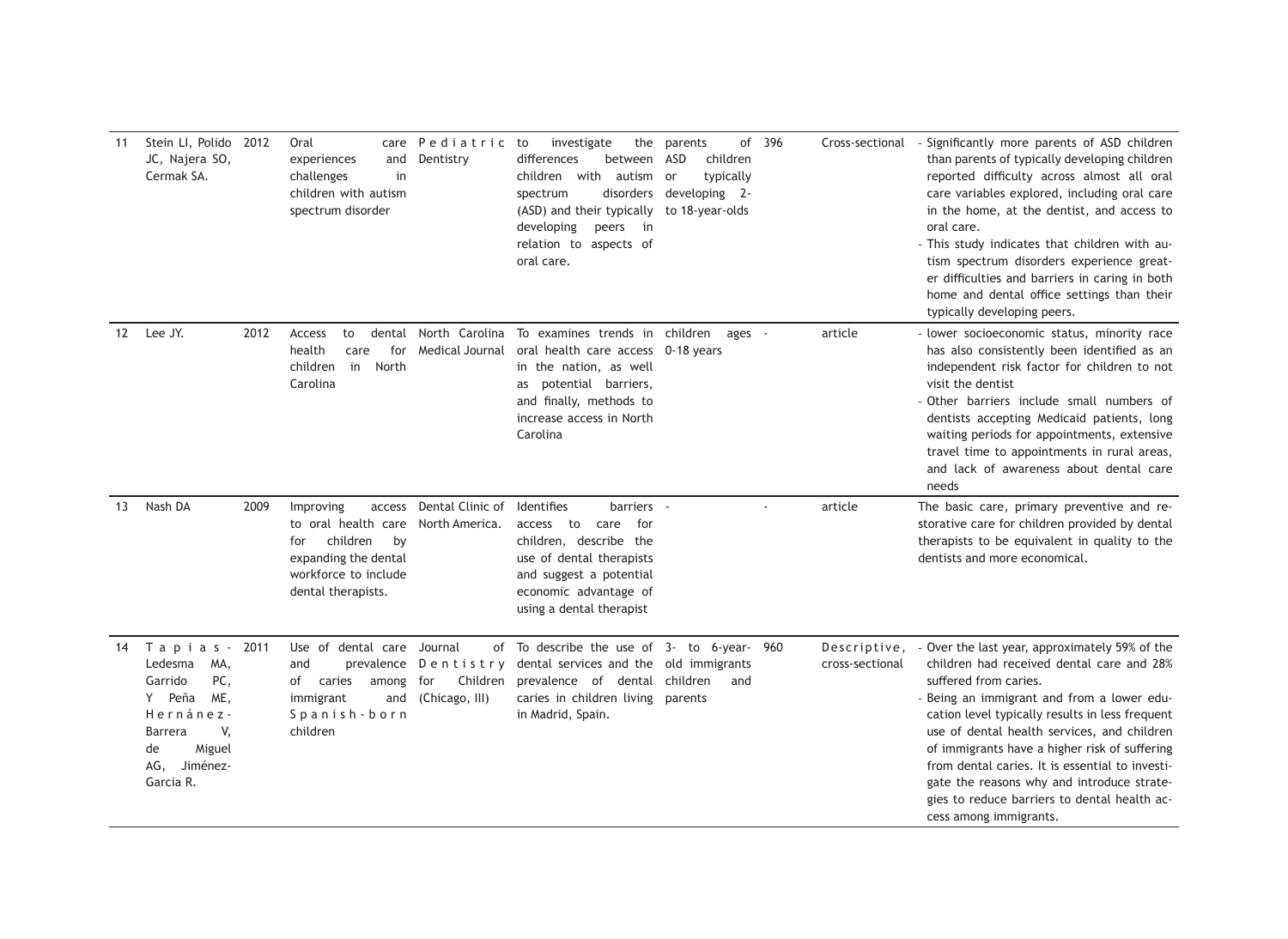| 15 | Decker SL.                                                               | 2011 | Medicaid<br>payment JAMA.<br>levels to dentist and<br>access to dental care<br>among children and<br>adolescents                                                                   | The To<br>Journal<br>American<br>association   | describe<br>of association<br>between<br>state Medicaid dental 2-17 years) in<br>medical fees in 2 years (2000<br>and 2008) and children's H e a l t h<br>receipt of dental care.                                                                            | the children<br>adolescents<br>the<br>National<br>Interview<br>Survey | and 33.657 | Cross-sectional | Higher Medicaid payment levels to dentists<br>were associated with higher rates of receipt of<br>dental care among children and adolescents.                                                                                                                                                                                                                                                                                                                                                                                                                                                                                                                                 |
|----|--------------------------------------------------------------------------|------|------------------------------------------------------------------------------------------------------------------------------------------------------------------------------------|------------------------------------------------|--------------------------------------------------------------------------------------------------------------------------------------------------------------------------------------------------------------------------------------------------------------|-----------------------------------------------------------------------|------------|-----------------|------------------------------------------------------------------------------------------------------------------------------------------------------------------------------------------------------------------------------------------------------------------------------------------------------------------------------------------------------------------------------------------------------------------------------------------------------------------------------------------------------------------------------------------------------------------------------------------------------------------------------------------------------------------------------|
| 16 | Brickhouse 2009<br>TH, Farrington<br>FH, Best AM,<br><b>Ellsworth CW</b> |      | Barriers to dental Journal<br>care for children in<br>Virginia with autism<br>spectrum disorders                                                                                   | Dentistry<br>Children<br>for<br>(Chicago III). | of To examine the reported caregivers of<br>use of dental services at least 1 child<br>for families of children with an autism<br>with autistic spectrum spectrum<br>disorders and identify disorder<br>barriers that affect their<br>access to dental care. |                                                                       |            | Cross-sectional | Children with autism spectrum disorders who<br>display challenging behaviour are less likely to<br>have a dentist for routine care, have longer<br>intervals between dental appointments, and<br>receive care when needed.                                                                                                                                                                                                                                                                                                                                                                                                                                                   |
| 17 | Chi DL, Momany<br>ET, Kuthy RA,<br>JM,<br>Chalmers<br>Damiano PC.        | 2010 | Preventive<br>dental<br>utilisation<br>for<br>Medicaid-enrolled<br>children<br>lowa<br>in<br>identified with an<br>intellectual<br>and/<br>developmental<br>or<br>disability (IDD) | Journal<br>Public Health<br>Dentistry          | of To compare preventive<br>dental<br>utilisation dental<br>children<br>for<br>and/or<br>intellectual<br>developmental disability 3-17<br>(IDD) and those without<br>and to identify<br><b>IDD</b><br>factors associated with<br>dental utilisation          | lowa Medicaid<br>claims<br>with for a cohort of<br>children ages      | 107.605    |                 | Cross-sectional - A significantly higher proportion of non-IDD<br>children received preventive care than those<br>identified as IDD (48.6 % versus 46.1 %).<br>- The final model revealed no statistically sig-<br>nificant difference between the two groups.<br>Factors such as older age, not residing in a<br>dental Health Professional Shortage Area, in-<br>teraction with the medical system, and fam-<br>ily characteristics increased one's likelihood<br>of receiving preventive dental care.<br>- Clinical and policy efforts should focus on<br>ensuring that all Medicaid-enrolled children<br>receive need-appropriate levels of preven-<br>tive dental care. |
| 18 | Daly B, Newton<br>JT, Batchelor P.                                       | 2010 | The pattern of dental<br>services use among<br>homeless<br>using<br>services                                                                                                       | Journal<br>targeted Dentistry.                 | of To describe the patterns homeless 204<br>people Public Health of dental service use people using a<br>among homeless people targeted dental<br>using a targeted dental service<br>service                                                                 | from<br>1992 to 2001.                                                 |            | Cross-sectional | - For those presenting at their first contact,<br>40% expressed need of oral pain and disease/<br>tissue damage, 28% about dental checking<br>and oral prophylaxis. Most homeless people<br>had a normative need for dental treatment<br>$(93%)$ .<br>- The targeted service was moderately suc-<br>cessful at getting people to attend the fixed<br>site service for continuing care, with 51% at-<br>tending for subsequent visits. Flexible atten-<br>dance tended to result in multiple visits and<br>delayed outcomes, which themselves could<br>have acted as barriers to care.                                                                                        |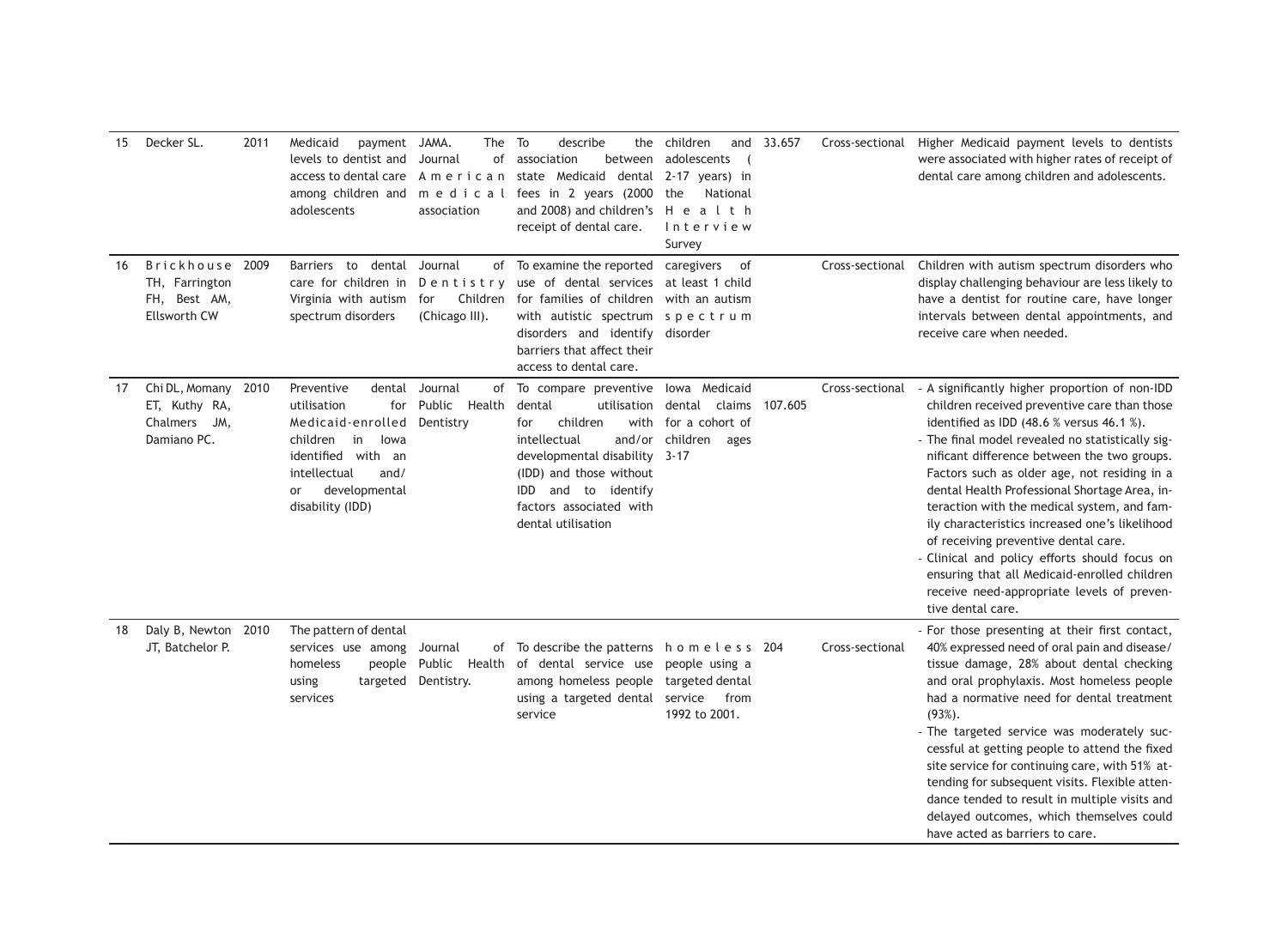| 19 | Noyce M, Szabo<br>Pajewski<br>А,<br>Jackson<br>NM,<br>S, Bradley TG,<br>Okunseri C.                                   | 2009 | The primary language Journal<br>is spoken at home Public Health<br>and children's dental Dentistry.<br>service utilisation in<br>the United States             |                                                                            | of To<br>examine<br>association of primary the<br>language<br>home with the receipt of Panel Survey<br>preventive and routine (2002-2004),<br>dental care for children Among children<br>in the United States. | from<br>the data<br>Medical 21.049<br>spoken at Expenditure<br>aged 1-18 years                                                                           |         | Cross-sectional | - Parental education and having a primary<br>provider were the strongest predictors of<br>preventive and routine dental visits.<br>- Children that did not speak English at home<br>were less likely to receive preventive or rou-<br>tine dental care.<br>- After adjusting for other socio-economic<br>factors, this study suggests that language<br>barriers may not play as pronounced a role<br>in the receipt of dental care                                                                     |
|----|-----------------------------------------------------------------------------------------------------------------------|------|----------------------------------------------------------------------------------------------------------------------------------------------------------------|----------------------------------------------------------------------------|----------------------------------------------------------------------------------------------------------------------------------------------------------------------------------------------------------------|----------------------------------------------------------------------------------------------------------------------------------------------------------|---------|-----------------|--------------------------------------------------------------------------------------------------------------------------------------------------------------------------------------------------------------------------------------------------------------------------------------------------------------------------------------------------------------------------------------------------------------------------------------------------------------------------------------------------------|
| 20 | Greenberg<br>BJ, Kumar JV,<br>Stevenson H.                                                                            | 2008 | Dental<br>case<br>management: American<br>increasing access to $D$ e n t a l<br>oral health care for Association.<br>families and children<br>with low incomes | Journal<br>of                                                              | To evaluate the levels dentists<br>participation of treat patients 63<br>of<br>dentists in the DCMP in with Medicaid<br>Medicaid and Medicaid<br>beneficiaries'<br>use of<br>services.                         | who                                                                                                                                                      |         | Cross-sectional | Dentists accepting new Medicaid patients<br>increased from two to 28, with 145 dental visits<br>a month provided to Medicaid beneficiaries.<br>The percentage of Medicaid beneficiaries<br>receiving dental services increased from 9% to<br>41% after the DCMP was implemented.                                                                                                                                                                                                                       |
| 21 | Flores<br>G,<br>Tomany-<br>Korman SC.                                                                                 | 2008 | Racial and ethnic Pediatrics.<br>disparities in medical<br>and dental health,<br>access to care, and<br>use of services in US<br>children                      |                                                                            | racial/<br>examine<br>to<br>ethnic disparities<br>in<br>medical and oral health, children 0 - 17<br>access to care, and use years old.<br>of services in a national<br>sample.                                 | and<br>parents<br>guardians<br>of                                                                                                                        | 102,353 | Cross-sectional | Minority children experience multiple dispari-<br>ties in medical and oral health, access to care,<br>and use of services. Certain disparities are<br>particularly marked for specific racial/ethnic<br>groups, and multiracial children experience<br>many disparities.                                                                                                                                                                                                                               |
| 22 | Valdes<br>XL,<br>Greenwell<br>A, Theriot J,<br>Franco S.                                                              | 2007 | barriers The<br>Access<br>to dental care for<br>Medicaid patients                                                                                              | Journal<br>of<br>Kentucky<br>M e d i c a l dental services<br>Association. | understanding the reason<br>for underutilization of                                                                                                                                                            | of<br>Parents<br>4-years-old<br>children were<br>surveyed<br>at<br>a university-<br>affiliated<br>pediatric clinic<br>with<br>dental<br>services on site | 77      | Cross-sectional | Parents were aware of the availability and<br>necessity of dental care in early childhood,<br>yet few of their children received the recom-<br>mended prophylactic visits. Medical care pro-<br>viders caring for children play an important<br>role as advocates of early and regular prophy-<br>lactic dental visits.                                                                                                                                                                                |
| 23 | Nicopoulos 2007<br><b>Brennan</b><br>M.<br>MT, Kent ML,<br>Brickhouse TH,<br>Rogers MK, Fox<br>Lockhart<br>PC,<br>PB. |      | Oral health needs Special Care in<br>and barriers to dental Dentistry.<br>care in hospitalised<br>children.                                                    |                                                                            | to examine the oral Hospitalised<br>health<br>status<br>utilisation of dental care 3-12 years<br>reported by hospitalised<br>children                                                                          | and children<br>age 120                                                                                                                                  |         | Cross-sectional | A high prevalence of unmet oral health needs<br>and soft tissue abnormalities was identified in<br>a hospitalised pediatric population, 28% have<br>never seen a dentist. Unmet oral health needs<br>(e.g., untreated dental caries) were noted<br>in 42% of children, and soft tissue (mucosal)<br>abnormalities in 59% of children. Children with<br>chronic medical conditions reported barriers<br>to receiving dental care more often (24%) than<br>children with acute medical conditions (3.5%) |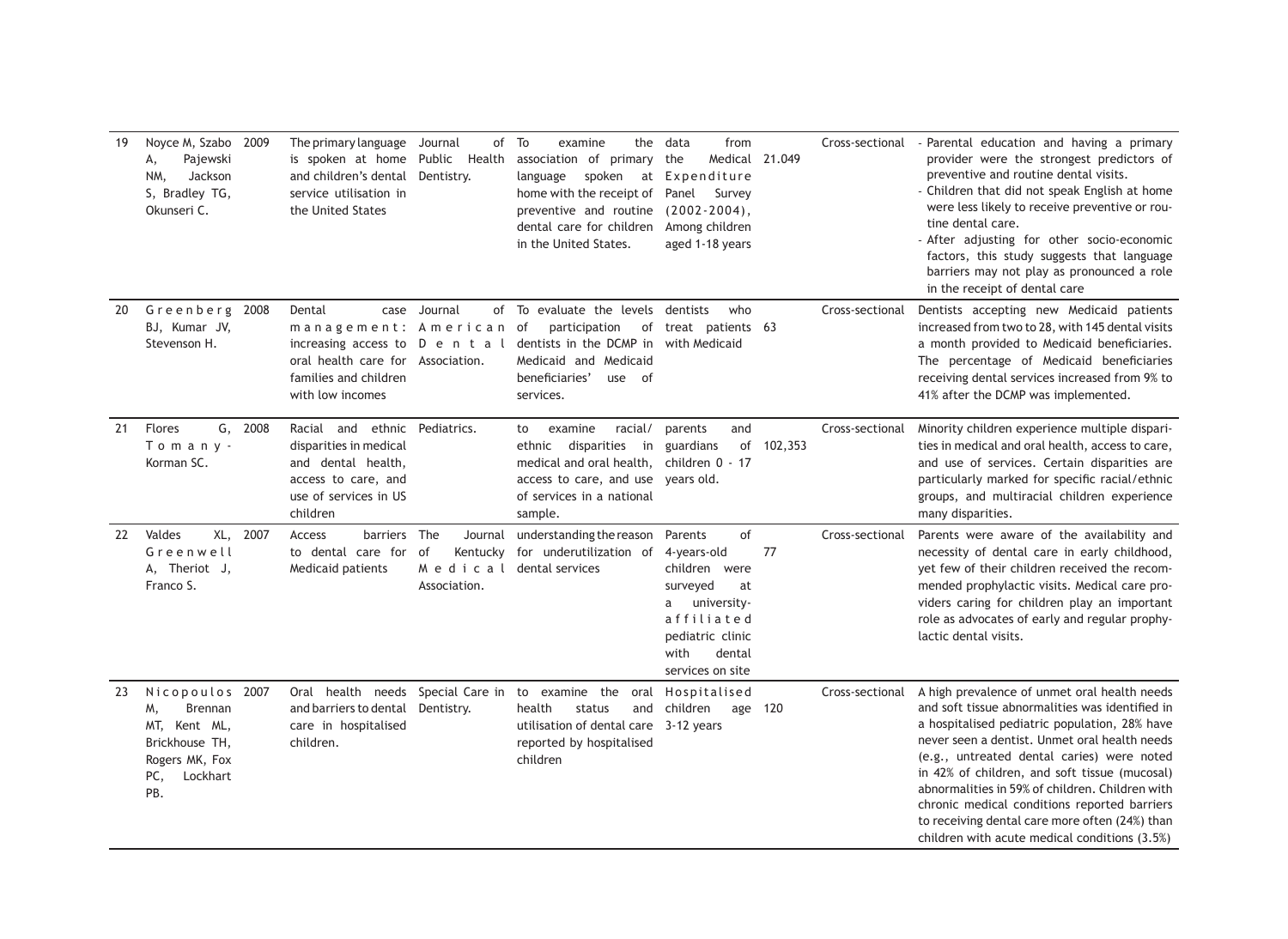eligibility for services.<sup>12</sup> The Medicaid Early Periodic Screening, Diagnosis, and Treatment (EPSDT) in North Carolina<sup>13</sup> and Dental Case Management Program  $(DAMP)^{14}$  was effective in increasing Medicaid beneficiaries use of services, increasing dentist participation in Medicaid, and increasing oral health literacy and treatment compliance among client with low incomes. Higher Medicaid payment levels to dentists were associated with higher rates of receipt of dental care among children and adolescents<sup>15</sup> while a community-based randomised trial of postcard mailings for low-income children in the Yakima County did not significantly increase utilisation of preventive dental services.<sup>16</sup>

Study retrospective cohort to examine access to orthodontic services among Medicaidenrolled children and adolescents in the Iowa Medicaid represent the rate of orthodontic utilisation was 3.1%, Rural residency and increased travel distances do not appear to act as barriers to orthodontic care for this population.17

The identified potential determinants of oral health and dental use among children living in foster care included: (1) linguistic and cultural barriers; (2) lack of dentists willing to accept children's Medicaid dental insurance; (3) lack of resources available to caseworkers (i.e. substantial caseload burden) (4) lack of federal funding for specialized dental care; (5) lack of systematic health record-keeping; (6) child transience, leading to the lack of a dental home; (8) foster parents' competing needs; (7) child behavior problems; and (9) lack of dental 'buyin' from adolescents.<sup>18</sup> Study on mistreated youth living in urban Los Angeles, Caregivers reported similar rates of physical health problems but more mental health problems and psychotropic medication use in mistreated youth than in the comparison youth, suggesting that maltreated youths' higher rates of mental health problems could not be attributed to the disadvantaged environment although there were no differences in health insurance coverage.<sup>19</sup>

Study at Homeless population in the UK, most homeless people had a normative need for dental treatment, but flexible attendance tended to result in multiple visits and delayed outcomes, which they could have acted as barriers to care.<sup>20</sup>

In India, the percentage of children affected by dental caries in the civilian area was found to be significantly higher than in the military sector. Factors identified to positively influence the dental attendance pattern of children were found to be a high level of the mother's education, the child's previous caries experience, regular dental check-ups by the parent, and higher frequency of tooth-brushing by the child. $21$  Socioeconomic status does play a role in the dental care-seeking behaviour of US military families.<sup>22</sup>

Children with autism spectrum disorder (ASD) who display challenging behaviour have barriers to care in both the home and dental office. $23,24$  There were no significant differences in dental home rates by ASD status during preimplementation, initial implementation, or maturation. There were no significant differences in preventive dental utilisation by ASD status during pre-implementation or initial implementation, but children with ASD were significantly less likely to utilise preventive care during maturation.<sup>25</sup> Intellectual and developmental disability (IDD) children face additional barriers to receiving dental care and may be at higher risk for dental disease; they utilise preventive dental services at the same rate as non-IDD children.<sup>26</sup> Children with chronic medical conditions reported barriers to receiving dental care more often (24%) than children with acute medical conditions (3.5%). A high prevalence of unmet oral health needs and soft tissue abnormalities was identified in a hospitalised pediatric population.<sup>27</sup>

An Innovative Project Breaks Down Barriers to Oral Health Care for Vulnerable Young Children in Los Angeles County, indicated twofold increases in delivery of both diagnostics and treatment visits for young children, and a threefold increase in preventive services for young children during the program. The project funded infrastructure and staffing, provided technical assistance to improve operations, trained clinical personnel to provide oral health care to young children, implemented a quality improvement learning collaborative, educated parents and child care providers in oral hygiene and healthy habits, and disseminated information to promote effective policies.<sup>27</sup>

The other potential strategy to improve access to care and to reduce disparities among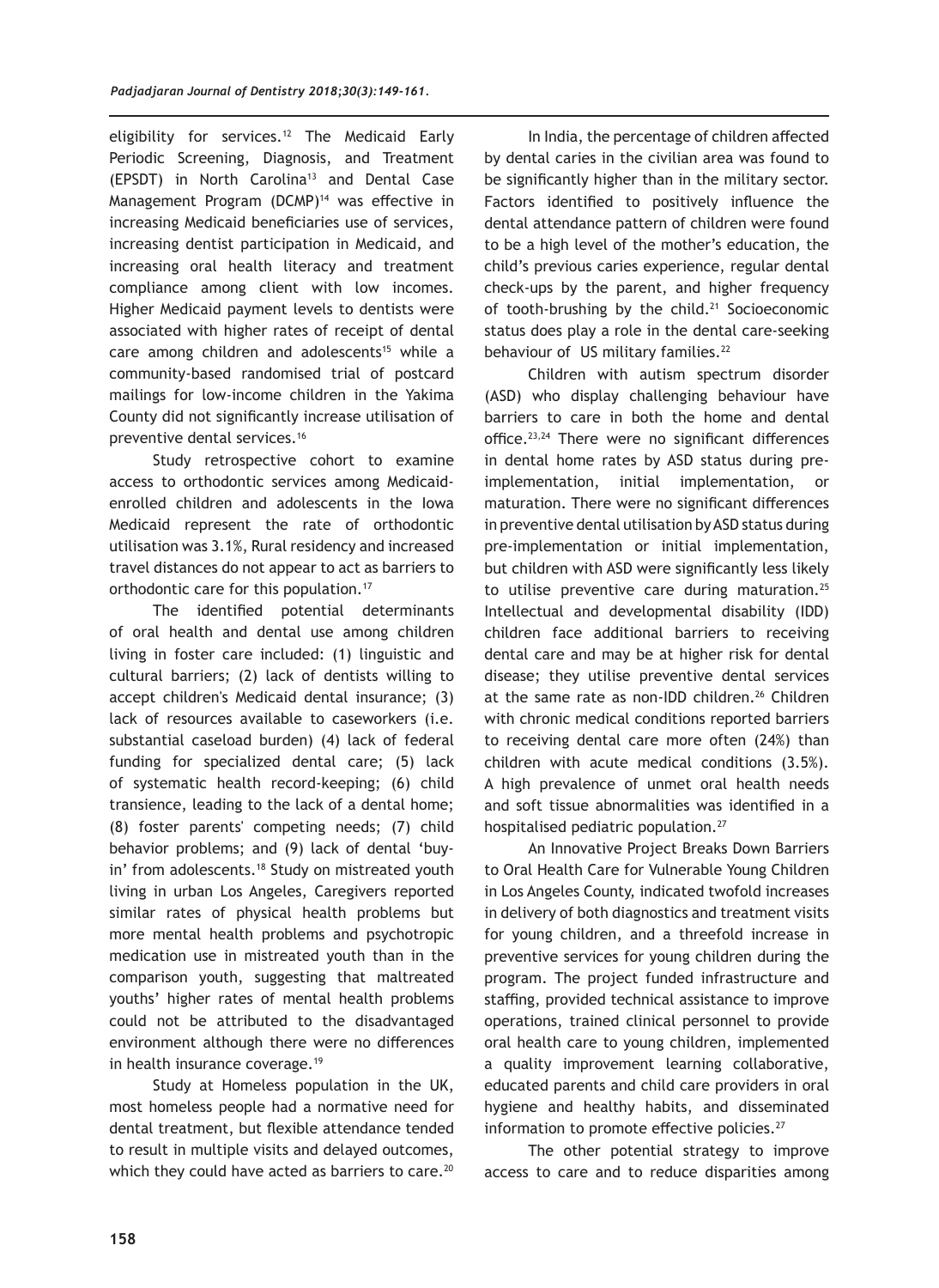America's children is developing and deploying dental therapist. The preventive care provided dental therapists has been documented to be equivalent in quality to that of the dentist and more economical.<sup>28</sup>

# **DISCUSSION**

This review shows that barriers to utilisation of dental services are almost the same throughout the world. Studies conducted in developing and developed countries show almost the same causal factors. Research in India, Spain, Canada and the USA showed the same barriers which were parental education and low income. The low income and education level of parents makes the perceived need for dental care to be low. Only in the UK show different results where the barriers that play a role are multiple visits and delayed outcomes.

Children with ASD and IDD show different obstacles in receiving dental care, namely behavioural barriers. Whereas children with chronic disease usually have soft tissue abnormalities.

According to Andersen Framework of Health Services Utilization<sup>29</sup>, an individual's access to and use of health services is considered to be a function of three characteristics.

Predisposing factors is the first characteristic, which is the socio-cultural characteristics of people that exist before their illness. The predisposing factors consisted of social structure (education, occupation, ethnicity, social networks, social interactions, and culture), health beliefs (attitudes, values, and knowledge that people have concerning and towards the health care system), demographics (age, gender).

The second characteristic is the enabling factors, which is the logistical aspects of obtaining care. The enabling factors consisted of personal or family (the means and know how to access health services, income, health insurance, a regular source of care, travel, extent and quality of social relationships), community (available health personnel and facilities, and waiting time), possible additions (genetic factors and psychological characteristics).30

The third is the need factors, which is the most immediate cause of health service use, from functional and health problems that generate

the need for health care services. Need factors comprised of perceived need, which will help to understand care-seeking and adherence to a medical regimen. While evaluated need will be more closely related to the kind and amount of treatment that will be provided after a patient has presented to a medical care provider. Further, perceived means how people view their general health and functional state, as well as how they experience symptoms of illness, pain, and worries about their health and whether or not they judge their problems to be of sufficient importance and magnitude to seek professional help. On the other hand, evaluated represents a professional judgment about people's health status and their need for medical care.<sup>31</sup>

People who under dental and health utilisation rates have a weakness in three of these characteristics. Minorities ethnic, immigrants, low education, have less predisposing factors. Groups of low-income, uninsured and away from health facilities, lack of enabling factors. Whereas the lack of perceived need weakens the need factor in seeking and utilising health and dental care facilities. Cost is the most reason why unmet dental or health services, acceptance of Medicaid by neighbourhood-based and/or school-based services in low-income communities may reduce barriers use dental care.

In Indonesia, the study used secondary data from Indonesia National Socioeconomic surveys (Susenas) for 1999-2009 suggest the use of dental care services is more dependent on the ability to pay than on the need for care. $30$  People who lived in rural areas, who were uninsured, had higher unmet dental care needs. The perceived demand for and utilisation of dental care among Indonesians was found to be low.<sup>31</sup> Indonesian government had implementing universal health care coverage since January 2014 to increase the quality of and access to medicines and medical treatment, especially in primary care facilities for poorly people.

# **CONCLUSION**

Children and adolescent of low-income families, minority ethnic, and disability condition is less of dental care utilisation. The identified potential determinants of oral health and dental use among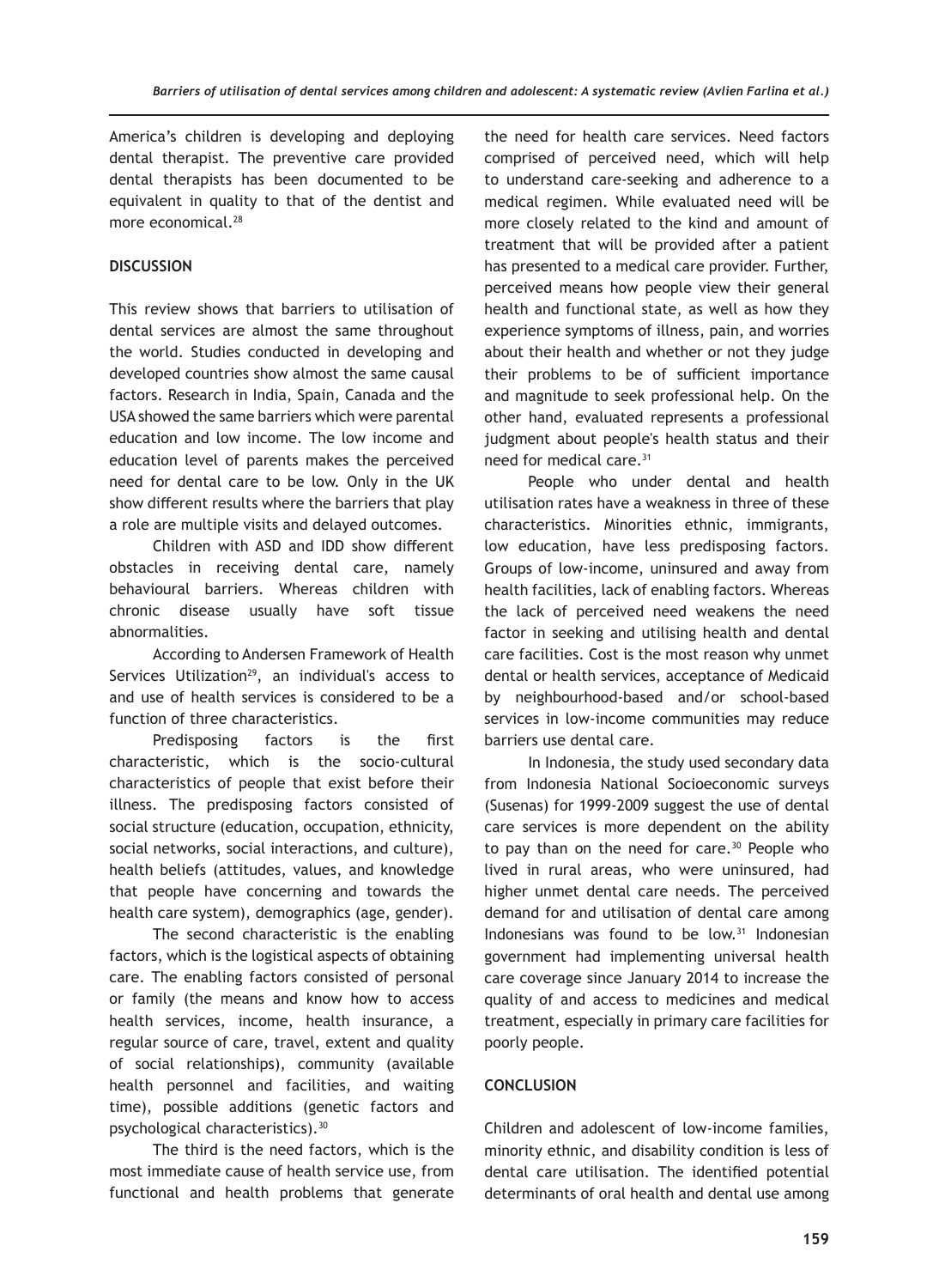children and adolescent are a financial barrier, uninsurance, and availability dental services provider.

# **REFERENCES**

- 1. Commission on Social Determinants of Health. Closing the gap in a generation: health equity through action on the social determinants of health. Final report of the commission on social determinants of health. Geneva: World Health Organization; 2008.
- 2. Sustainable Development Goals [homepage on internet]. Geneva: United Nations. 2015. 17 Goals Transform Our World. [cited 2017 Dec]; [about 4 screens]. Available from: https:// www.un.org/sustainabledevelopment/ home/.
- 3. Kim J, Kaste LM. Associations of the type of childcare with reported preventive medical and dental care utilization for 1- to 5-year-old children in the United States. Comm Dent Oral Epidemiol 2013;41(5):432-40. DOI: 10.1111/ cdoe.12039.
- 4. Flores G, Lin H. Trends in racial/ethnic disparities in medical and oral health, access to care, and use of services in US children: has anything changed over the years? Int J Equity Health 2013;12:10. DOI:10.1186/1475-9276- 12-10.
- 5. Do LG, Spencer AJ, Roberts-Thomson KF, Trinh HD, Nguyen TT. Oral Health Status of Vietnamese Children: Findings From the National Oral Health Survey of Vietnam 1999. Asia Pac J Public Health 2011;23(2):217-27. DOI: 10.1177/1010539509340047.
- 6. Gross-Panico ML, Freeman WK 3rd. Identifying barriers to receiving preventive dental services: expanding access to preventive dental hygiene services through affiliated practice. J Dent Hyg 2012;86(4):306-14.
- 7. Noyce M, Szabo A, Pajewski NM, Jackson S, Bradley TG, Okunseri C. Primary language spoken at home and children's dental service utilization in the United States. J Public Health Dent. 2009;69(4):276-83. DOI: 10.1111/j.1752-7325.2009.00135.x.
- 8. Tapias-Ledesma MA, Garrido PC, Y Peña ME, Hernánez-Barrera V, de Miguel AG, Jiménez-Garcia R. Use of dental care and prevalence

of caries among immigrant and Spanish-born children. J Dent Child (Chic) 2011;78(1):36- 42.

- 9. Flores G, Tomany-Korman SC. Racial and Ethnic Disparities in Medical and Dental Health, Access to Care, and Use of Services in US Children. Pediatrics. 2008;121(2): e286-98. DOI: 10.1542/peds.2007-1243.
- 10. Amin MS, Perez A, Nyachhyon P. Barriers to utilization of dental services for children among low-income families in Alberta. J Can Dent Assoc 2014;80:e51.
- 11. Valdes XL, Greenwell A, Theriot J, Franco S. Access barriers to dental care for Medicaid patients. J Ky Med Assoc 2007;105(10):491-5.
- 12. Lee JY. Access to dental health care for children in North Carolina. North Carolina Med J 2012;73(2):115-6.
- 13. Greenberg BJ, Kumar JV, Stevenson H. Dental case management: increasing access to oral health care for families and children with low incomes. J Am Dent Assoc 2008;139(8):1114- 21. DOI: 10.14219/jada.archive.2008.0314.
- 14. Decker SL. Medicaid payment levels to dentists and access to dental care among children and adolescents. JAMA 2011;306(2):187-93. DOI: 10.1001/jama.2011.956.
- 15. Dela Cruz A, Mueller G, Milgrom P, Coldwell SE. Community-based randomized trial of postcard mailings to increase dental utilization among low-income children. J Dent Child (Chic) 2012;79(3):154-8.
- 16. McKernan SC, Kuthy RA, Momany ET, McQuistan MR, Hanley PF, Jones MP et al. Geographic accessibility and utilization of orthodontic services among Medicaid children and adolescents, J Public Health Dent 2013; 3(1):56–64. DOI:10.1111/jphd.12006.
- 17. Melbye M, Huebner CE, Chi DL, Hinderberger H, Milgrom P. A First Look: Determinants of Dental Care for Children in Foster Care. Spec Care Dentist. 2013;33(1):13–19. DOI:10.1111/ j.1754-4505.2012.00312.x.
- 18. Schneiderman JU, Kools S, Negriff S, Smith S, Trickett PK. Differences in Caregiver-Reported Health Problems and Health Care Use in Maltreated Adolescents and a Comparison Group from the Same Urban Environment. Res Nurs Health. 2015;38(1):60-70. DOI:10.1002/ nur.21634.